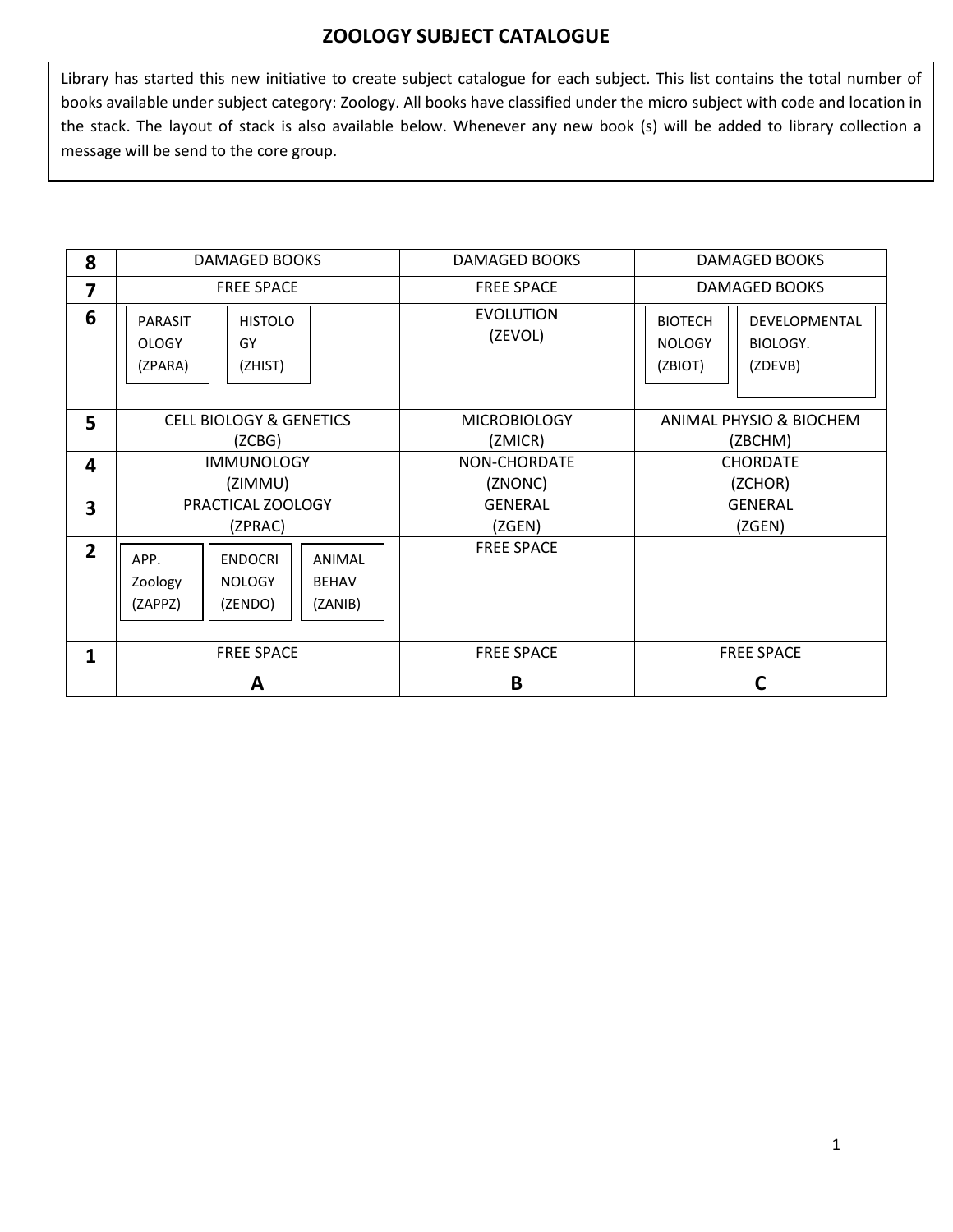| <b>SL NO</b>   | <b>TOPICS</b>                      | <b>CODE</b>   | <b>PAGE</b> | TOT. NO<br><b>BOOKS</b> | <b>LOCATION</b> |
|----------------|------------------------------------|---------------|-------------|-------------------------|-----------------|
| $\mathbf{1}$   | <b>NON- CHORDATE</b>               | ZNONC         |             |                         | 4B              |
| $\overline{2}$ | <b>CELL BIOLOGY &amp; GENETICS</b> | <b>ZCBG</b>   |             | 41                      | 5Z              |
| $\overline{3}$ | ANIMAL PHYSIOLOGY & BIOCHEMISTRY   | ZBCHM         |             |                         | 5C              |
| 4              | <b>CHORDATE</b>                    | <b>ZCHOR</b>  |             |                         | 4C              |
| 5              | <b>HISTOLOGY</b>                   | <b>ZHIST</b>  |             |                         | 6A              |
| 6              | <b>ENDOCRINOLOGY</b>               | ZENDO         |             |                         | 2A              |
| $\overline{7}$ | DEVELOPMENTAL BIOLOGY              | ZDEVB         |             |                         | 6C              |
| 8              | <b>MICROBIOLOGY</b>                | <b>ZMICR</b>  |             |                         | 5B              |
| 9              | <b>PARASITOLOGY</b>                | <b>ZPARA</b>  |             |                         | 6A              |
| 10             | <b>IMMUNOLOGY</b>                  | ZIMMU         |             |                         | 4A              |
| 11             | MOLECULAR BIOLOGY                  | ZMOLB         |             |                         | 6C              |
| 12             | <b>BIOTECHNOLOGY</b>               | <b>ZBIOT</b>  |             |                         | 6C              |
| 13             | <b>EVOLUTION</b>                   | ZEVOL         |             |                         | 6B              |
| 14             | <b>ANIMAL BEHAVIOUR</b>            | ZANIB         |             |                         | 2A              |
| 15             | <b>ECOLOGY</b>                     | ZECOL         |             |                         | 4A              |
| 16             | <b>ENV. BIOLOGY</b>                | ZENVB         |             |                         |                 |
| 17             | APPLIED ZOOLOGY                    | ZAPPZ         |             |                         | 2A              |
| 18             | <b>BIOSTATISTICS</b>               | <b>ZBIOST</b> |             |                         |                 |
| 19             | MI                                 | <b>ZMISC</b>  |             |                         | 2C              |
| 20             | PRACTICAL BOOK                     | <b>ZPRAC</b>  |             |                         | 3A              |
| 21             | <b>GENERAL</b>                     | <b>ZGEN</b>   |             |                         | 3B, 3C          |
|                |                                    |               |             |                         |                 |
|                |                                    |               |             |                         |                 |
|                |                                    |               |             |                         |                 |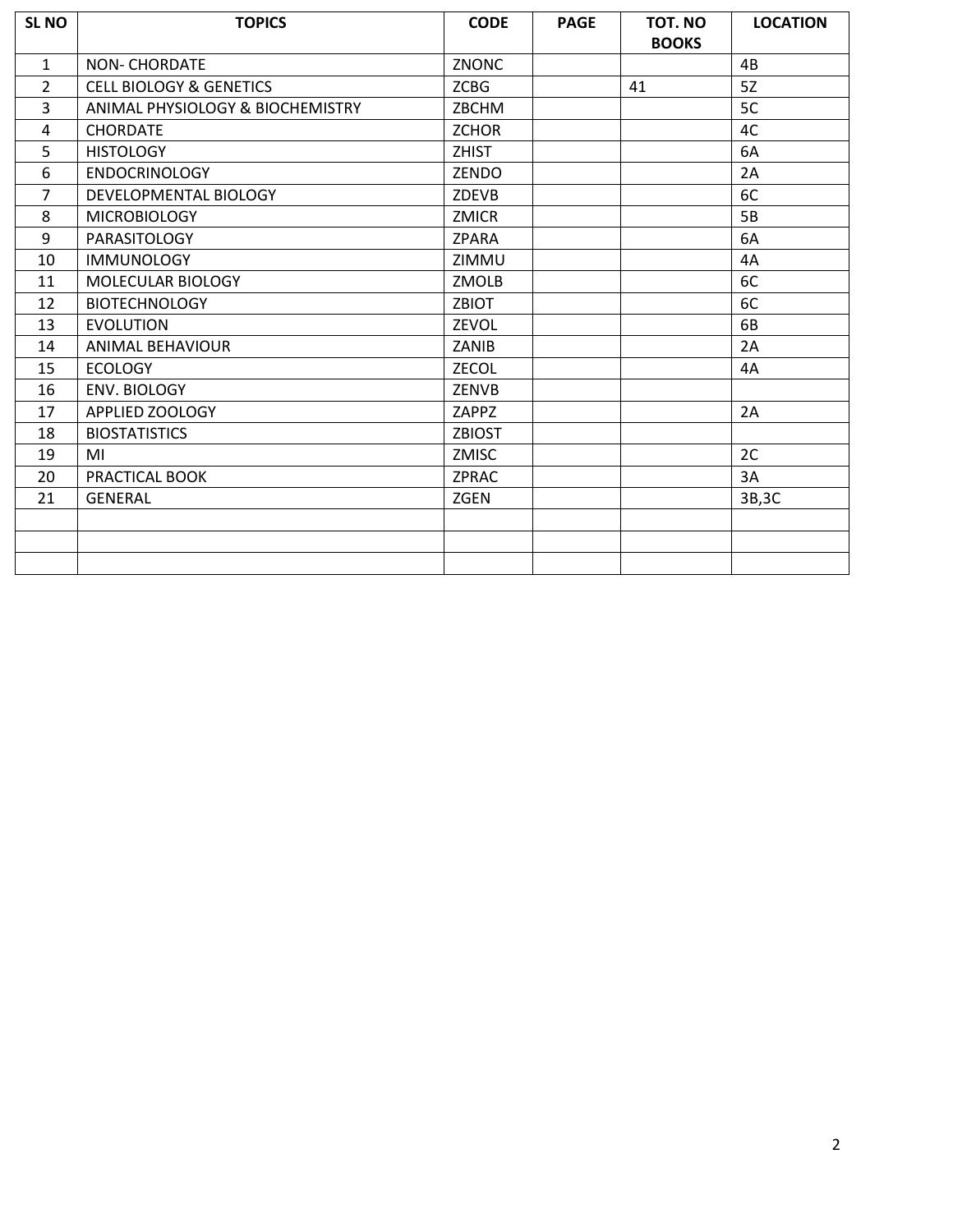|              |               | <b>CELL BIOLOGY AND GENETICS</b>             | <b>ZCBG</b>             |  |
|--------------|---------------|----------------------------------------------|-------------------------|--|
| <b>SL NO</b> | <b>ACC NO</b> | <b>TITLE</b>                                 | <b>AUTHOR</b>           |  |
| 1            | 4365          | Human genetics : and its foundations         | Whittinghill, Maeice    |  |
| 2            | 4766          | Principal of genetics                        | Gardner, Eldon J.       |  |
| 3            | 4300          | <b>Elementary genetics</b>                   | Singleton, W. Ralph     |  |
| 4            | 4758          | The chromosomes                              | Sharma, Archana         |  |
| 5            | 4658          | Genetics                                     | Altenberg, Edgar        |  |
| 6            | 15612         | Genes and means                              | Balasubramaniam, D.     |  |
| 7            | 15395         | Elements of genetics                         | Shukla, R. M.           |  |
| 8            | 7768          | Genes                                        | Lewin, Benjamin M.      |  |
| 9            | 20816         | Fundamentals of human genetics               | Mandal, Sanjay          |  |
| 10           | 16795         | Genetic engineering & its applications       | Josh, Preetii           |  |
| 11           | 15394         | Molecular genetics                           | Shukla, R. M.           |  |
| 12           | 15393         | Heredity and genetics                        | Naraim, Rabindra        |  |
| 13           | 25046         | Concepts of genetics                         | Auth--Klug, William S.  |  |
| 14           | 15392         | Heredity and genetics                        | Naraim, Rabindra        |  |
| 15           | 16097         | Cytogenetics & evolution                     | Deshmukh, Ujjwala       |  |
| 16           | 19481         | Genetics                                     | Verma, P S.             |  |
| 17           | 15611         | Gene power                                   | Datta, Asis             |  |
| 18           | 21366         | Cell biology                                 | Roy, Satyesh Chandra    |  |
| 19           | 21368         | Fundamentals of human genetics               | Mandal, Sanjay          |  |
| 20           | 4078          | Cell biology                                 | De Robertis, E. D. P.   |  |
| 21           | 21367         | Cell biology                                 | Roy, Satyesh Chandra    |  |
| 22           | 4298          | Cell biology                                 | De Robertis, E. D. P.   |  |
| 23           | 23372         | Problems on genetics, molecular genetics and | Banerjee, Pranab Kr     |  |
|              |               | evolutionary genetics                        |                         |  |
| 24           | 24477         | The Cell                                     | Cooper, Geoffrey M.     |  |
| 25           | 22554         | Cell biology, genetics, molecular biology    | Kar, Dipak Kumar        |  |
| 26           | 16507         | Genetics                                     | Sambamurty, A. V. S. S. |  |
| 27           | 15600         | Principles of genetics                       | Gardner, Eldon John     |  |
| 28           | 9685          | Principles of genetics                       | Gardner, Simmons        |  |
| 29           | 16095         | Cytogenetics                                 | Rajan, S. Sundara       |  |
| 30           | 22631         | Genetic engineering and its applications     | Joshi, Preeti           |  |
| 31           | 21348         | Cytogenetics                                 | Gupta, PK               |  |
| 32           | 7845          | Genetics                                     | Strickberger, Monroe W. |  |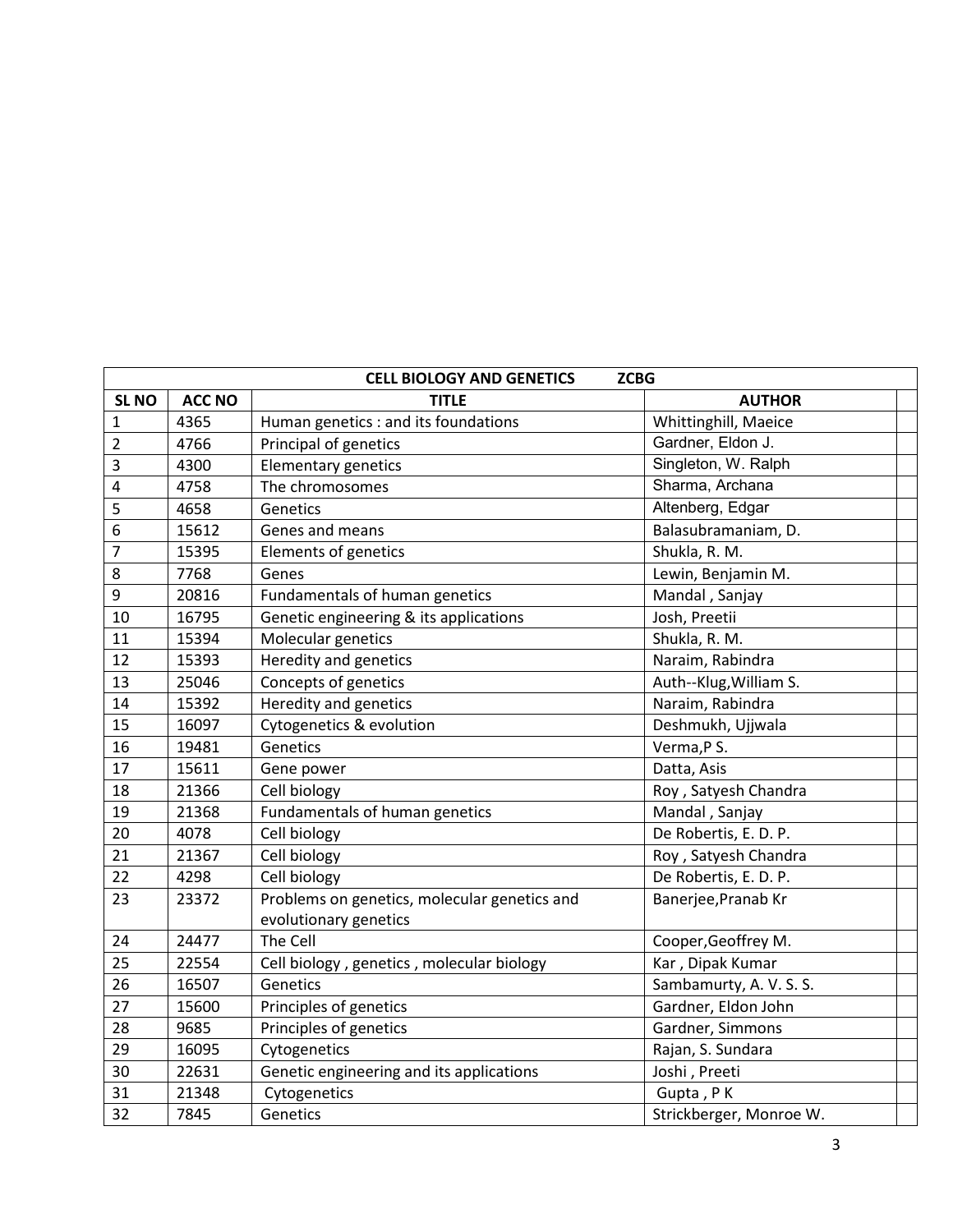| 33 | 4684  | Studies in genetics                      | Muller, H. J.     |  |
|----|-------|------------------------------------------|-------------------|--|
| 34 | 16495 | Embryology: constructing the organism    | Gilbert, Scott F. |  |
| 35 | 21277 | Principles of genetics                   | Tamarin, Robert H |  |
| 36 | 21278 | Principles of genetics                   | Tamarin, Robert H |  |
| 37 | 4341  | The chromosomes                          | White, M. J. D.   |  |
| 38 | 5058  | Elements of cytology                     | Cohn, Norman S.   |  |
| 39 | 8697  | A t.b. of cytology, genetics & evolution | Kumar, H. D.      |  |
| 40 | 6928  | Cytology                                 | Verma, P. S.      |  |
| 41 | 7369  | Cell biology                             | Powar, C. B.      |  |
| 42 |       |                                          |                   |  |
| 43 |       |                                          |                   |  |
|    |       |                                          |                   |  |
|    |       |                                          |                   |  |
|    |       |                                          |                   |  |
|    |       |                                          |                   |  |
|    |       |                                          |                   |  |
|    |       |                                          |                   |  |
|    |       |                                          |                   |  |
|    |       |                                          |                   |  |

|                | ECOLOGY (ZECO) |                                             |                      |  |
|----------------|----------------|---------------------------------------------|----------------------|--|
| <b>SL NO</b>   | <b>ACC NO</b>  | <b>TITLE</b>                                | <b>AUTHOR</b>        |  |
| 1              | 20829          |                                             |                      |  |
| 2              | 23790          | Fundamentals of ecology                     | Odum, Eugene P.      |  |
| 3              | 18084          | Ecology: principles and applications        | Chapman, J.L         |  |
| 4              | 18085          | Instant note ecology                        | Mackenzie, A         |  |
| 5              | 20833          | Ecology                                     | Chapman, JL.         |  |
| 6              | 14679          | Concepts of ecology                         | Kormondy, Edward J.  |  |
| $\overline{7}$ | 13644          | Concepts of ecology                         | Kormandy, Edwar J.   |  |
| 8              | 21840          | Fundamentals of ecology                     | Dash, Madhab Chandra |  |
| 9              | 4808           | Concepts of applied ecology                 | De Sauto, Robert S.  |  |
| 10             | 15604          | Introductory ecology                        | Cotgreave, Peter     |  |
| 11             | 24473          | Ecology                                     | Chapman, JL.         |  |
| 12             | 13114          | Fund. of ecology                            | Odum, Eugene P.      |  |
| 13             | 13536          | Ecology                                     | Dodson, Stanly I.    |  |
| 14             | 16091          | Environmental biology                       | Dubey, S. K.         |  |
| 15             | 13642          | Soils and the environment : an introduction | Wild, Alan           |  |
| 16             | 15162          | Environmental biology                       | Sharma, P.D.         |  |
|                |                |                                             |                      |  |
|                |                |                                             |                      |  |
|                |                |                                             |                      |  |

|              |               | <b>EVOLUTION (ZEVO)</b>  |                     |  |
|--------------|---------------|--------------------------|---------------------|--|
| <b>SL NO</b> | <b>ACC NO</b> | TITLE                    | <b>AUTHOR</b>       |  |
|              | 4681          | Organic evolution        | Lull, Richerd Swaw  |  |
|              | 25051         | Evolution                | Futuyma, Douglas J. |  |
|              | 24476         | Strickberger's Evolution | Hall, Brian K.      |  |
|              | ΝN            |                          |                     |  |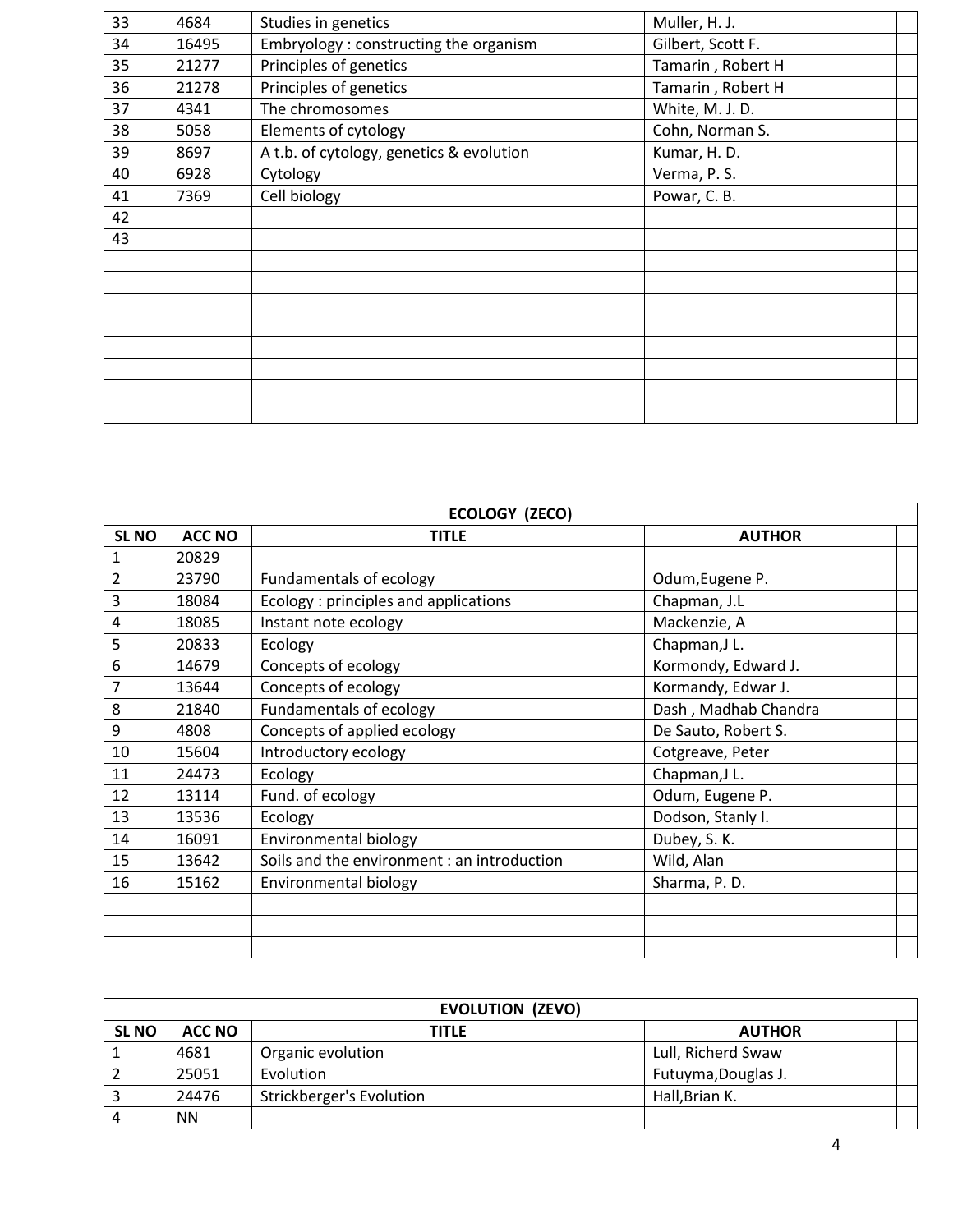|    | 22568 | Animal behaviour                    | Mathur, Reena       |  |
|----|-------|-------------------------------------|---------------------|--|
| 6  | 8225  | Insect behaviour                    | Matthews, Jauice R. |  |
|    | 23369 | Textbook of animal behaviour        | Mandal, Fatik Baran |  |
| 8  | 25052 | An Introduction to animal behaviour | Manning, Aubrey.    |  |
| 9  |       |                                     |                     |  |
| 10 |       |                                     |                     |  |
| 11 |       |                                     |                     |  |

|                | <b>DEVELOPMENTAL BIOLOGY (ZDEVB)</b> |                                                                       |                   |  |  |  |
|----------------|--------------------------------------|-----------------------------------------------------------------------|-------------------|--|--|--|
| <b>SL NO</b>   | <b>ACC NO</b>                        | <b>TITLE</b>                                                          | <b>AUTHOR</b>     |  |  |  |
| 1              | 5200                                 | Reproduction in mammdi book 5 (artificial control of<br>reproduction) | Austin, C. R.     |  |  |  |
| $\overline{2}$ | 20821                                |                                                                       |                   |  |  |  |
| 3              | 4359                                 |                                                                       |                   |  |  |  |
| 4              | 24478                                | Developmental biology                                                 | Gilbert, Scott F. |  |  |  |
| 5              | 16495                                | Embryology: constructing the organism                                 | Gilbert, Scott F. |  |  |  |
| 6              |                                      |                                                                       |                   |  |  |  |
| 7              |                                      |                                                                       |                   |  |  |  |
| 8              |                                      |                                                                       |                   |  |  |  |
| 9              |                                      |                                                                       |                   |  |  |  |
| 10             |                                      |                                                                       |                   |  |  |  |
| 11             |                                      |                                                                       |                   |  |  |  |

|                | <b>HISTOLOGY (ZHIST)</b> |                                                              |                        |  |
|----------------|--------------------------|--------------------------------------------------------------|------------------------|--|
| <b>SL NO</b>   | <b>ACC NO</b>            | <b>TITLE</b>                                                 | <b>AUTHOR</b>          |  |
| 1              | 23903                    | diflore's Atlas of histology with functional<br>correlations | Eroschenko, Victor.    |  |
| $\overline{2}$ | 25029                    | diflore's Atlas of histology with functional<br>correlations | Eroschenko, Victor.    |  |
| 3              | 4859                     | A text book of Histology                                     | Bloom, William         |  |
| 4              | 21280                    | Basic histology: text and atlas                              | Junqueria, Luiz Carlos |  |
| 5              | 25040                    | diflore's Atlas of histology with functional<br>correlations | Eroschenko, Victor.    |  |
| 6              |                          |                                                              |                        |  |
|                |                          |                                                              |                        |  |
|                |                          |                                                              |                        |  |
|                |                          |                                                              |                        |  |

|              | <b>APPLIED ZOOLOGY (ZAPPZ)</b> |                                    |                     |  |
|--------------|--------------------------------|------------------------------------|---------------------|--|
| <b>SL NO</b> | <b>ACC NO</b>                  | TITLE                              | <b>AUTHOR</b>       |  |
|              | 16082                          | Tribarshik pranibidya              | Samir Bandhopadhyay |  |
|              | 4692                           | Prawn and prawn fishieres of india | Kurian, C. V.       |  |
|              | 10798                          | Economic zoology                   | Shukla, G. S.       |  |
| 4            |                                |                                    |                     |  |
|              |                                |                                    |                     |  |
|              |                                |                                    |                     |  |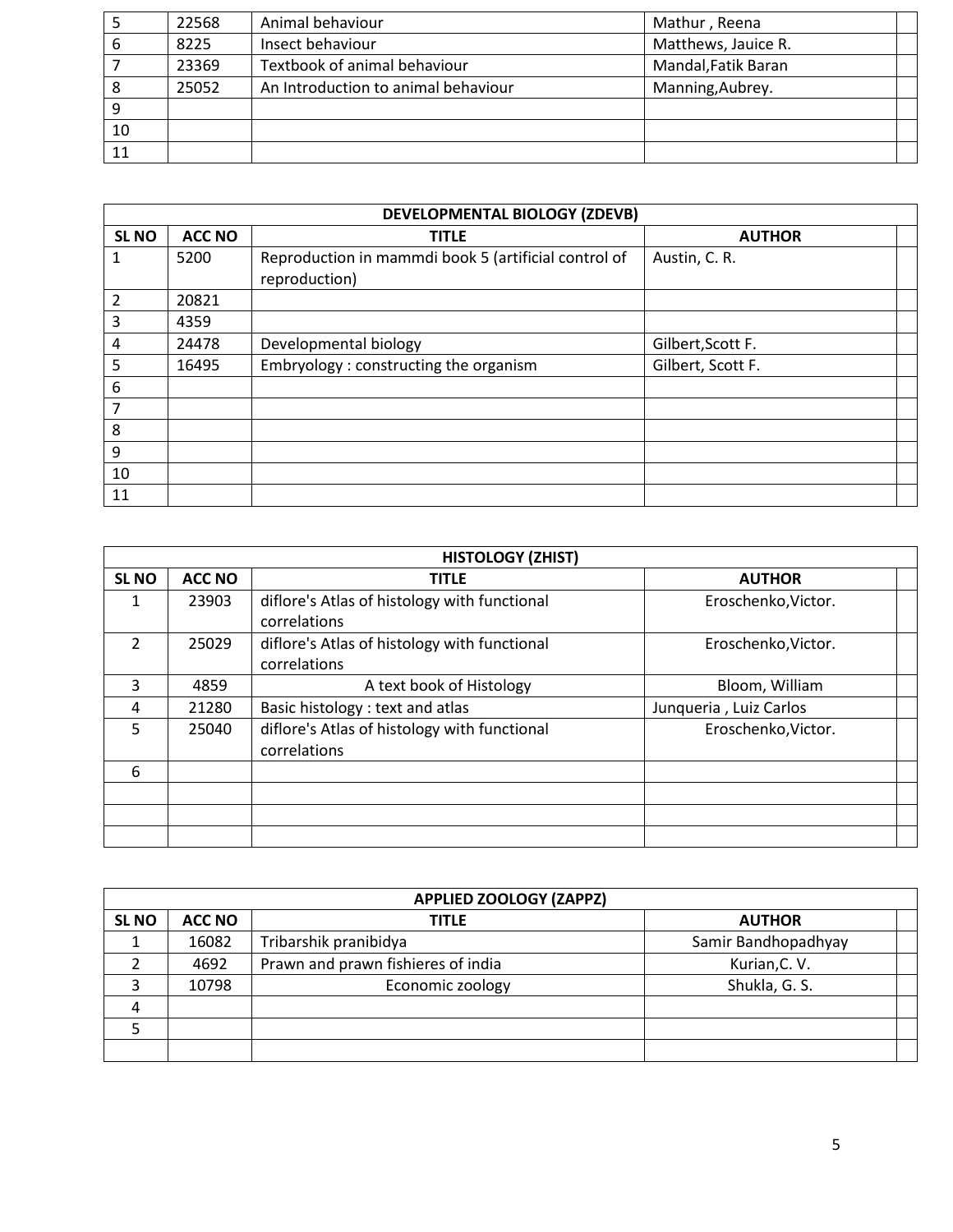|                  | <b>BIOTECHNOLOGY (ZBIOT)</b> |                              |                |  |
|------------------|------------------------------|------------------------------|----------------|--|
| SL <sub>NO</sub> | <b>ACC NO</b>                | <b>TITLE</b>                 | <b>AUTHOR</b>  |  |
|                  | 14673                        | Concepts in biotechnology    | <b>NA</b>      |  |
|                  | 15323                        | A textbook of biotechnology  | Dubey, R. C.   |  |
| 3                | 22553                        | Biodiversity & biotechnology | Ray, Samit, ed |  |
| $\overline{4}$   | 21260                        | Biotechnology                | Smith, John E  |  |
|                  |                              |                              |                |  |
|                  |                              |                              |                |  |
|                  |                              |                              |                |  |
|                  |                              |                              |                |  |

|                  | <b>ENDOCRINOLOGY (ZENDO)</b> |                                       |                    |  |
|------------------|------------------------------|---------------------------------------|--------------------|--|
| SL <sub>NO</sub> | <b>ACC NO</b>                | <b>TITLE</b>                          | <b>AUTHOR</b>      |  |
|                  | 22567                        | Vertebrate endocrinology              | Norris, David O    |  |
| 2                | 5734                         | Main currents in sociological thonght | Aron, Raymond      |  |
| 3                | 4857                         | <b>General Endocrinology</b>          | Turner, C. Donnell |  |
| 4                |                              |                                       |                    |  |
|                  |                              |                                       |                    |  |
|                  |                              |                                       |                    |  |
|                  |                              |                                       |                    |  |
|                  |                              |                                       |                    |  |
|                  |                              |                                       |                    |  |

|              | <b>ANIMAL BEHAVIOUR (ZANIB)</b> |                                 |                 |  |
|--------------|---------------------------------|---------------------------------|-----------------|--|
| <b>SL NO</b> | ACC NO                          | TITLE                           | <b>AUTHOR</b>   |  |
|              | 4402                            | Behavior of the lower organisms | Jennings, H. S. |  |
|              |                                 |                                 |                 |  |
|              |                                 |                                 |                 |  |
|              |                                 |                                 |                 |  |

|              | ANIMAL PHYSIOLOGY & BIOCHEMISTRY (ZBCHM) |              |                      |  |
|--------------|------------------------------------------|--------------|----------------------|--|
| <b>SL NO</b> | ACC NO                                   | <b>TITLE</b> | <b>AUTHOR</b>        |  |
|              | 24480                                    | Biochemistry | Voet, Donald.        |  |
|              | 20828                                    | Biochemistry | Blackstock, James C. |  |
|              | 16799                                    | Biochemistry | Berg, Jeremy M       |  |
|              | 14683                                    | Biochemistry | Voet, Donald         |  |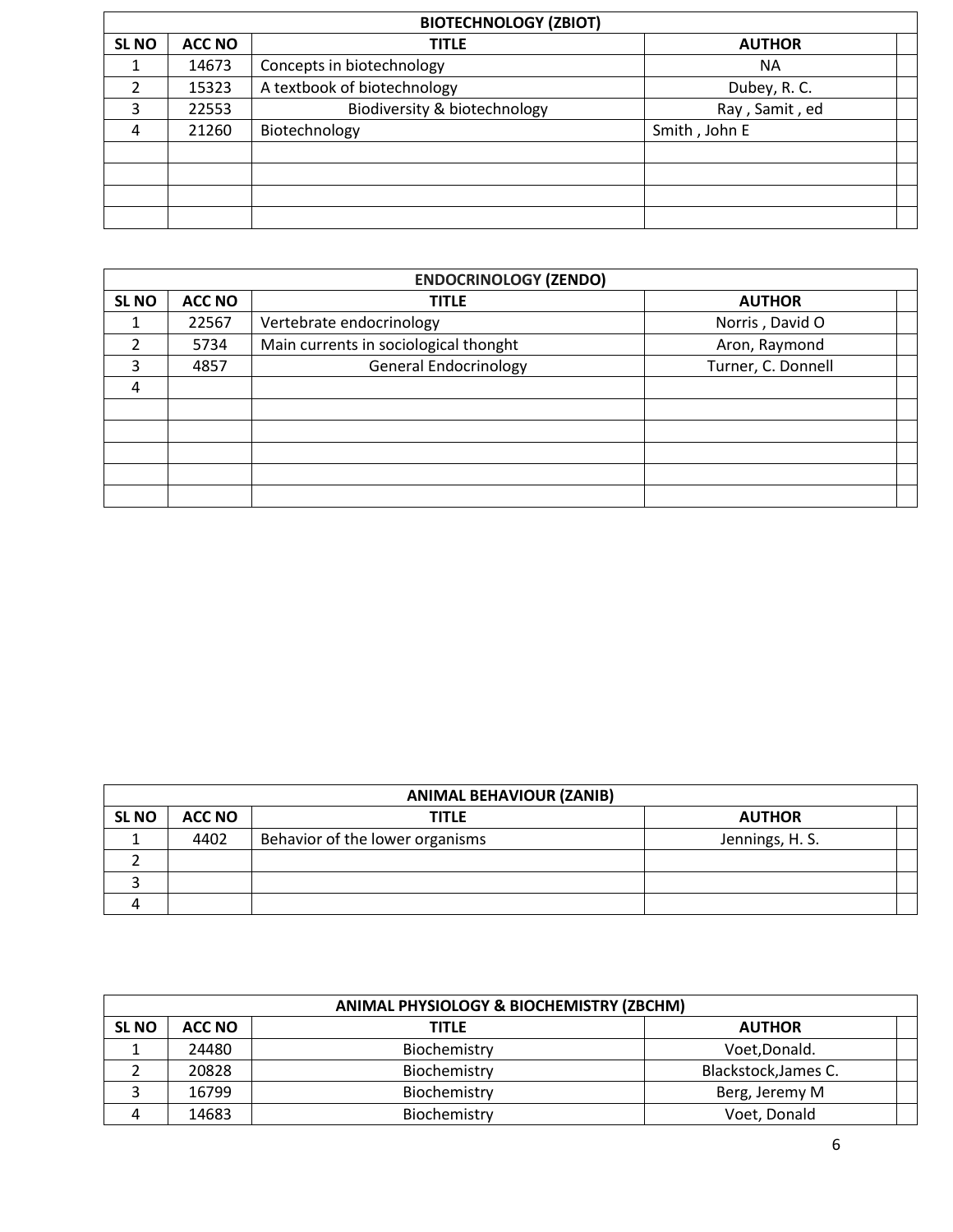| 5  | 15006 | Biochemistry                                   | Mathews, Christopho K.    |  |
|----|-------|------------------------------------------------|---------------------------|--|
| 6  | 21360 | Fundamentals of biochemistry                   | Deb, AC                   |  |
| 7  | 21268 | Eckert animal physiology : mechanism and       | Randall, David            |  |
|    |       | applications                                   |                           |  |
| 8  | 18079 | Animal physiology : adaptation and environment | Schmidt Nielsen, Knut     |  |
| 9  | 20831 | Principles of animal physiology                | Moyes, Christopher D.     |  |
| 10 | 19489 | Textbook of human physiology                   | Subrahmanyam, Sarada.     |  |
| 11 | 6383  | Human physiology                               | Chandi Charan Chattorjee  |  |
| 12 | 4332  | Human physiology                               | Chatterjee, Chandi Charan |  |
| 13 | 5202  | Text book of physiology                        | Bell, George H.           |  |
| 14 | 8314  | Foundations of anatomy and physiology          | Ross                      |  |
| 15 | 7413  | Histochemistry: theoritical and applied        | Pearse, A. G. Engerson    |  |
| 16 | 7412  | Histochemistry : theoritical and applied       | Pearse, A. G. Engerson    |  |
| 17 | 7841  | Human physiology                               | Chatterjee, C. C.         |  |
| 18 | 4333  | Human physiology                               | Chatterjee, Chandi Charan |  |
|    |       |                                                |                           |  |
|    |       |                                                |                           |  |
|    |       |                                                |                           |  |
|    |       |                                                |                           |  |
|    |       |                                                |                           |  |
|    |       |                                                |                           |  |
|    |       |                                                |                           |  |
|    |       |                                                |                           |  |
|    |       |                                                |                           |  |
|    |       |                                                |                           |  |
|    |       |                                                |                           |  |
|    |       |                                                |                           |  |

|                  | <b>INVERTEBRATE (ZNONC)</b> |                                           |                    |  |  |
|------------------|-----------------------------|-------------------------------------------|--------------------|--|--|
| SL <sub>NO</sub> | <b>ACC NO</b>               | <b>TITLE</b>                              | <b>AUTHOR</b>      |  |  |
|                  | 4648                        | Text book of zoology: invertebrates       | Parker, T. Jeffery |  |  |
| $\mathcal{P}$    | 4292                        | Text book of zoology invertebrates        | Parker, T. Jeffery |  |  |
| 3                | 7011                        | Inverrbrate zoology                       | Jordan, E. L.      |  |  |
| 4                | 18771                       | Biology Of the Invertebrates              | Pechnik, Jan A     |  |  |
| 5.               | 18081                       | Invertebrates : protozoa to echinodermata | Verma, Ashok       |  |  |
| 6                | 18228                       | Invertebrates : protozoa to echinodermata | Verma, Ashok       |  |  |
|                  | 4076                        | A text book of vertebrale zoalogy         | Prasad, S. N.      |  |  |
| 8                | 4295                        | Invertebrate zoology                      | Prasad, S. N.      |  |  |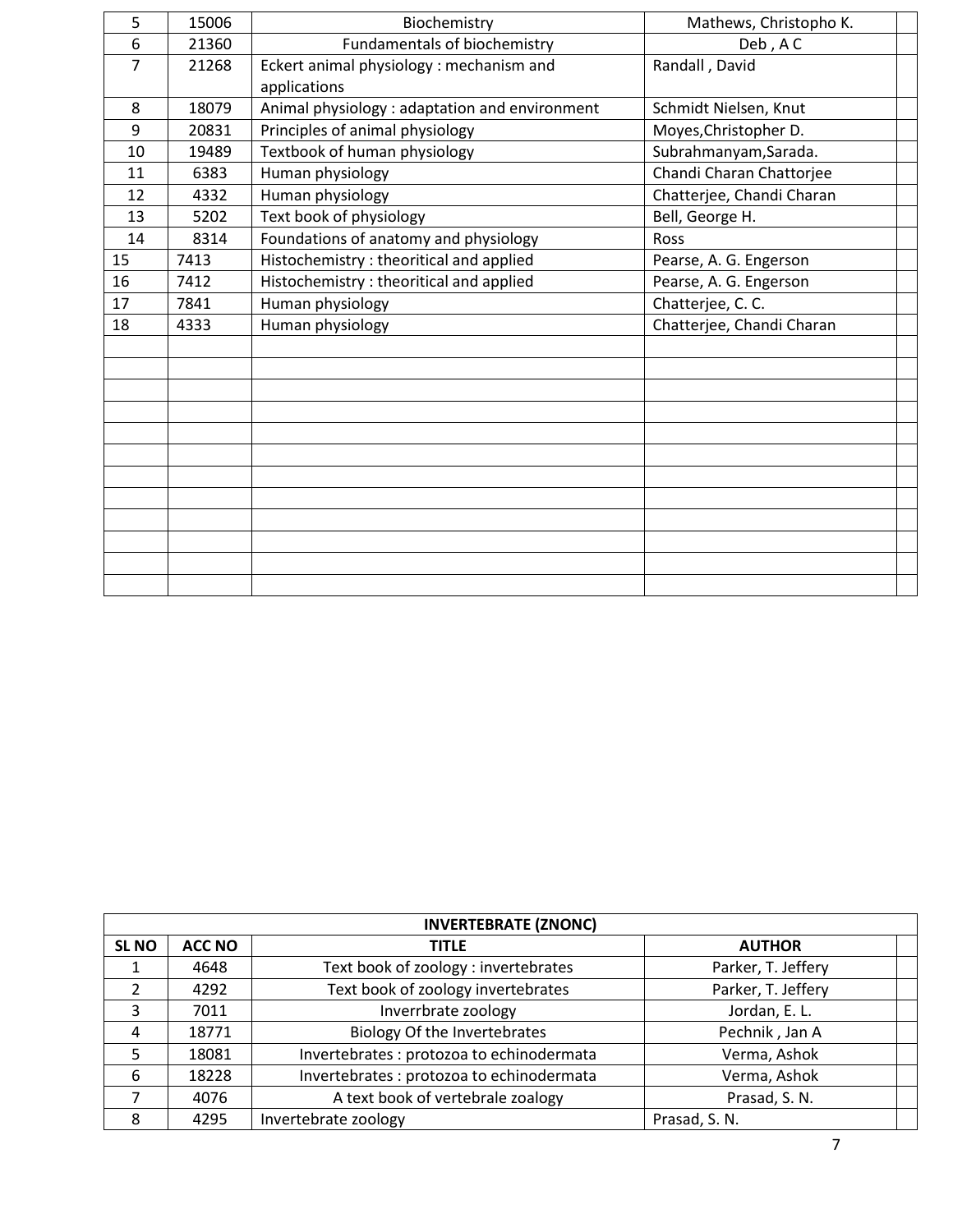| 9  | 6385  | Invertebrate structure and function | Barrington, E. J. W.  |  |
|----|-------|-------------------------------------|-----------------------|--|
| 10 | 19464 | Invertebrate zoology                | Anderson, D T.        |  |
| 11 | 18764 | Invertebrates                       | Verma, Ashok.         |  |
| 12 | 4319  | Arthropada                          | Kotpal, R. L.         |  |
| 13 | 16094 | Learning echinodermata              | Route, Urmila         |  |
| 14 | 21363 | <b>Biology of animals</b>           | Ganguly, Banku Behari |  |
| 15 | 3629  | Text book of zoology invertebrats   | Parker, T. Jeffery    |  |
| 16 | 13532 | Zoology : invertebrates             | Parker, T. Jeffery    |  |
| 17 | 25804 | <b>Biology of animals</b>           | <b>NA</b>             |  |
| 18 | 25805 | <b>Biology of animals</b>           | <b>NA</b>             |  |
|    |       |                                     |                       |  |
|    |       |                                     |                       |  |
|    |       |                                     |                       |  |
|    |       |                                     |                       |  |
|    |       |                                     |                       |  |
|    |       |                                     |                       |  |
|    |       |                                     |                       |  |
|    |       |                                     |                       |  |
|    |       |                                     |                       |  |
|    |       |                                     |                       |  |
|    |       |                                     |                       |  |
|    |       |                                     |                       |  |
|    |       |                                     |                       |  |

|               | <b>VERTEBRATE (ZCHOR)</b> |                                        |                     |  |  |
|---------------|---------------------------|----------------------------------------|---------------------|--|--|
| <b>SL NO</b>  | <b>ACC NO</b>             | <b>TITLE</b>                           | <b>AUTHOR</b>       |  |  |
|               | 21275                     | Comparative anatomy of the vertebrates |                     |  |  |
| $\mathcal{P}$ | 8700                      | A t. b. applied entomology             | Srivastava, K. P.   |  |  |
| 3             | 16096                     | An introduction to amphibia            | Bhamrah, H. S.      |  |  |
| 4             | 16092                     | Insects: production and development    | Patnaik, B.D.       |  |  |
| 5             | 4331                      | Vertebrate embryology                  | Mc Wen, Robert S.   |  |  |
| 6             | 4401                      | Comparative anatomy of the vertebrates | Eaton, Theodore H.  |  |  |
| 7             | 24479                     | Vertebrates                            | Kardong, Kenneth V. |  |  |
| 8             | 23373                     | The Life of vertebrates                | Young, J G          |  |  |
| 9             | 6381                      | The life of vertebrates                | Young, J. Z.        |  |  |
| 10            | 19463                     | The Life of vertebrates                | Young, J. Z.        |  |  |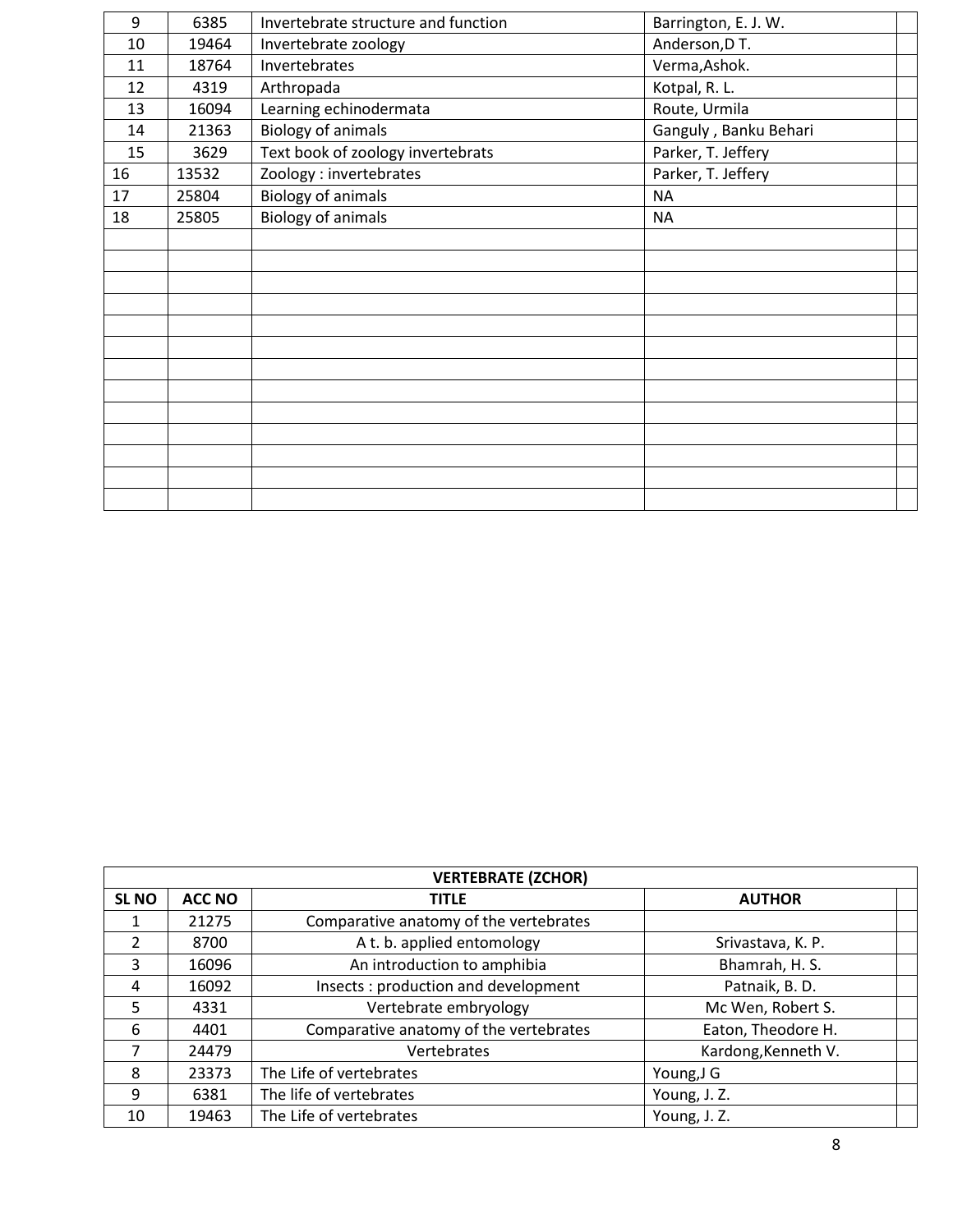| 11 | 14638 | The life of vertebrates                           | Young, J. Z.           |  |
|----|-------|---------------------------------------------------|------------------------|--|
| 12 | 21276 | Vertebrates : comparative anatomy, function,      | Kardong, Kenneth V     |  |
|    |       | evolution                                         |                        |  |
| 13 | 4294  | Vertebrat zoology                                 | Prasad, S. N.          |  |
| 14 | 16093 | Learning protochordata                            | Verma, P. K.           |  |
| 15 | 21361 | An Introduction to ornithology and biology of the | Bhattacharyya, BN      |  |
|    |       | pigeons                                           |                        |  |
| 16 | 4649  | Text book of zoology : invertebrates vertebrales  | Parker, T. Jeffery     |  |
| 17 | 18778 | <b>Biology of animals</b>                         | Ganguly, Banku Behari. |  |
| 18 | 20812 | An Introduction to ornithology and biology of the | Bhattacharyya, BN.     |  |
|    |       | blue rock pigeon                                  |                        |  |
| 19 | 25803 | <b>Biology of animals</b>                         | <b>NA</b>              |  |
| 20 | 25802 | <b>Biology of animals</b>                         | <b>NA</b>              |  |
| 21 | 25801 | <b>Biology of animals</b>                         | <b>NA</b>              |  |
| 22 |       |                                                   |                        |  |
| 23 |       |                                                   |                        |  |
|    |       |                                                   |                        |  |
|    |       |                                                   |                        |  |
|    |       |                                                   |                        |  |
|    |       |                                                   |                        |  |
|    |       |                                                   |                        |  |
|    |       |                                                   |                        |  |
|    |       |                                                   |                        |  |
|    |       |                                                   |                        |  |
|    |       |                                                   |                        |  |

|              | <b>PRACTICAL (ZPRAC)</b> |                                   |                         |  |  |
|--------------|--------------------------|-----------------------------------|-------------------------|--|--|
| <b>SL NO</b> | <b>ACC NO</b>            | <b>TITLE</b>                      | <b>AUTHOR</b>           |  |  |
|              | 12268                    | Dibarshik baboharik pranibidya    | <b>Baloram Dasgupta</b> |  |  |
|              | 18777                    | Tri-barshik byabaharik pranividya | Sankar Prasad Maity.    |  |  |
|              | 23896                    | Practical physiology              | Mukulkanti Manna.       |  |  |
|              | 20818                    | Practical zoology                 | Ghose, K C.             |  |  |
|              | 20817                    | Practical zoology                 | Ghose, K C.             |  |  |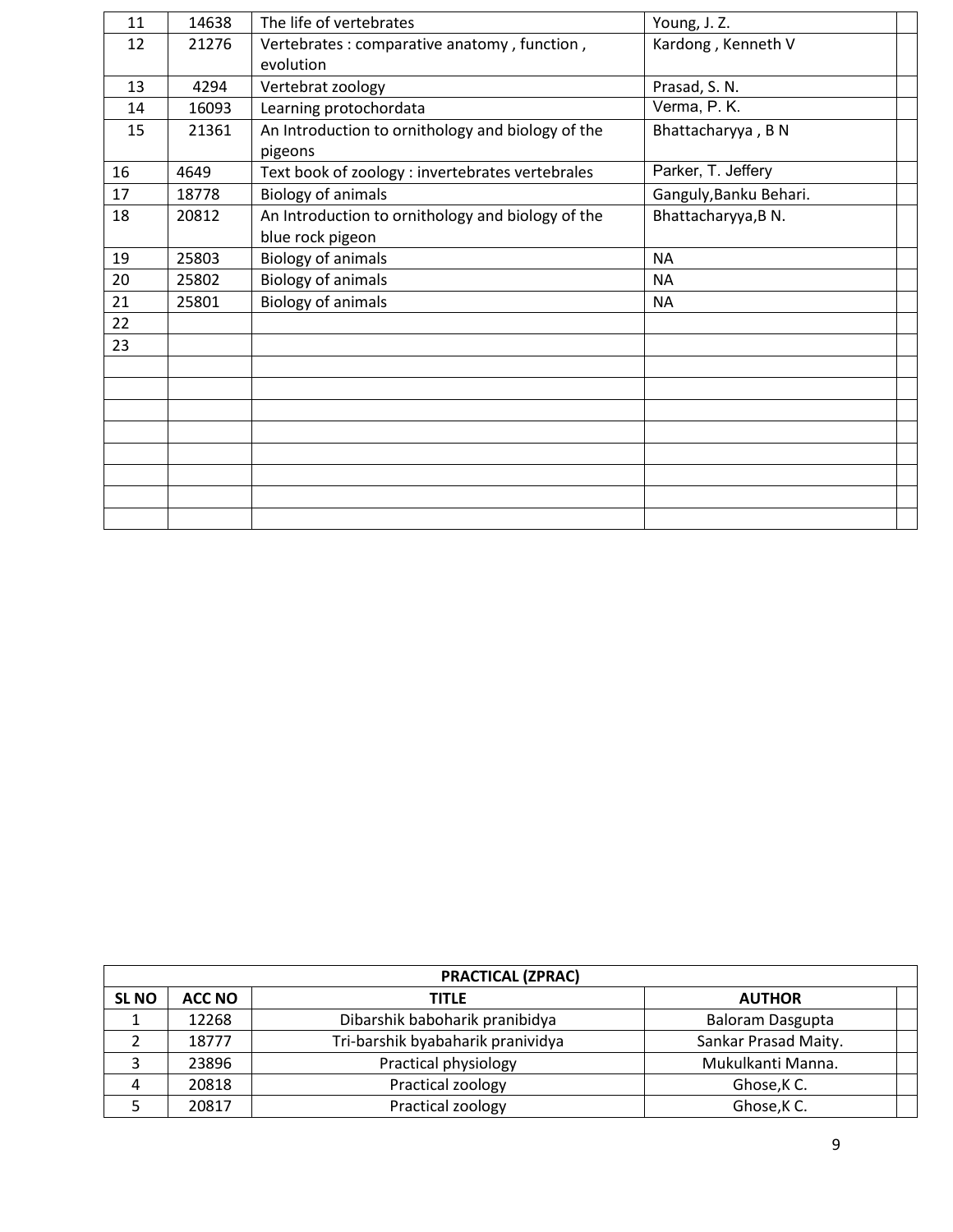| 6  | 22570 | Practical zoology                        | Chatterjee, Asim           |  |
|----|-------|------------------------------------------|----------------------------|--|
| 7  | 23365 | Practical zoology                        | Chatterjee, Asim Kumar     |  |
| 8  | 25044 | Practical zoology                        | Chatterjee, Asim Kumar     |  |
| 9  | 23896 | Practical physiology                     | Mukulkanti Manna.          |  |
| 10 | 12268 | Dibarshik baboharik pranibidya           | Baloram Dasgupta           |  |
| 11 | 18777 | Tri-barshik byabaharik pranividya        | Sankar Prasad Maity.       |  |
| 12 | 19471 |                                          |                            |  |
| 13 | 21272 | An Advanced laboratory manual of zoology | Poddar, Tapan Kumar        |  |
| 14 | 19472 | An Advanced laboratory manual of zoology | Poddar, Tapan Kumar.       |  |
| 15 | 21273 | An Advanced laboratory manual of zoology | Poddar, Tapan Kumar        |  |
| 16 | 20837 |                                          |                            |  |
| 17 | 23374 | An Advanced laboratory manual of zoology | Poddar, Tapan Kumar        |  |
| 18 | 16502 | Tribarshik byabaharik pranibidya         | Sankar Prasad Maity        |  |
| 19 | 12887 | Byabaharik prenividya                    | Chattapadhyay, Asim Kumar  |  |
| 20 | 19479 | Tri-barshik byabaharik pranividya        | Sankar Prasad Maity.       |  |
| 21 | 9961  | Manual of pract. zoology                 | Ray, Ajay Kumar            |  |
| 22 | 16503 | Tribarshik byabaharik pranibidya         | <b>Sankar Prasad Maity</b> |  |
| 23 | 25800 | Byabaharik pranividya                    | Asim Kumar Chattopadhyay.  |  |
| 24 | 25798 | Byabaharik pranividya                    | Asim Kumar Chattopadhyay.  |  |
| 25 | 25799 | Byabaharik pranividya                    | Asim Kumar Chattopadhyay.  |  |
| 26 | 23367 | Practical zoology                        | Chatterjee, Asim Kumar     |  |
| 27 |       |                                          |                            |  |
| 28 |       |                                          |                            |  |
| 29 |       |                                          |                            |  |
| 30 |       |                                          |                            |  |
| 31 |       |                                          |                            |  |
| 32 |       |                                          |                            |  |

|              | <b>IMMUNOLOGY (ZIMMU)</b> |          |           |  |
|--------------|---------------------------|----------|-----------|--|
| <b>SL NO</b> | <b>ACC NO</b>             | - 1<br>. | THOR<br>∼ |  |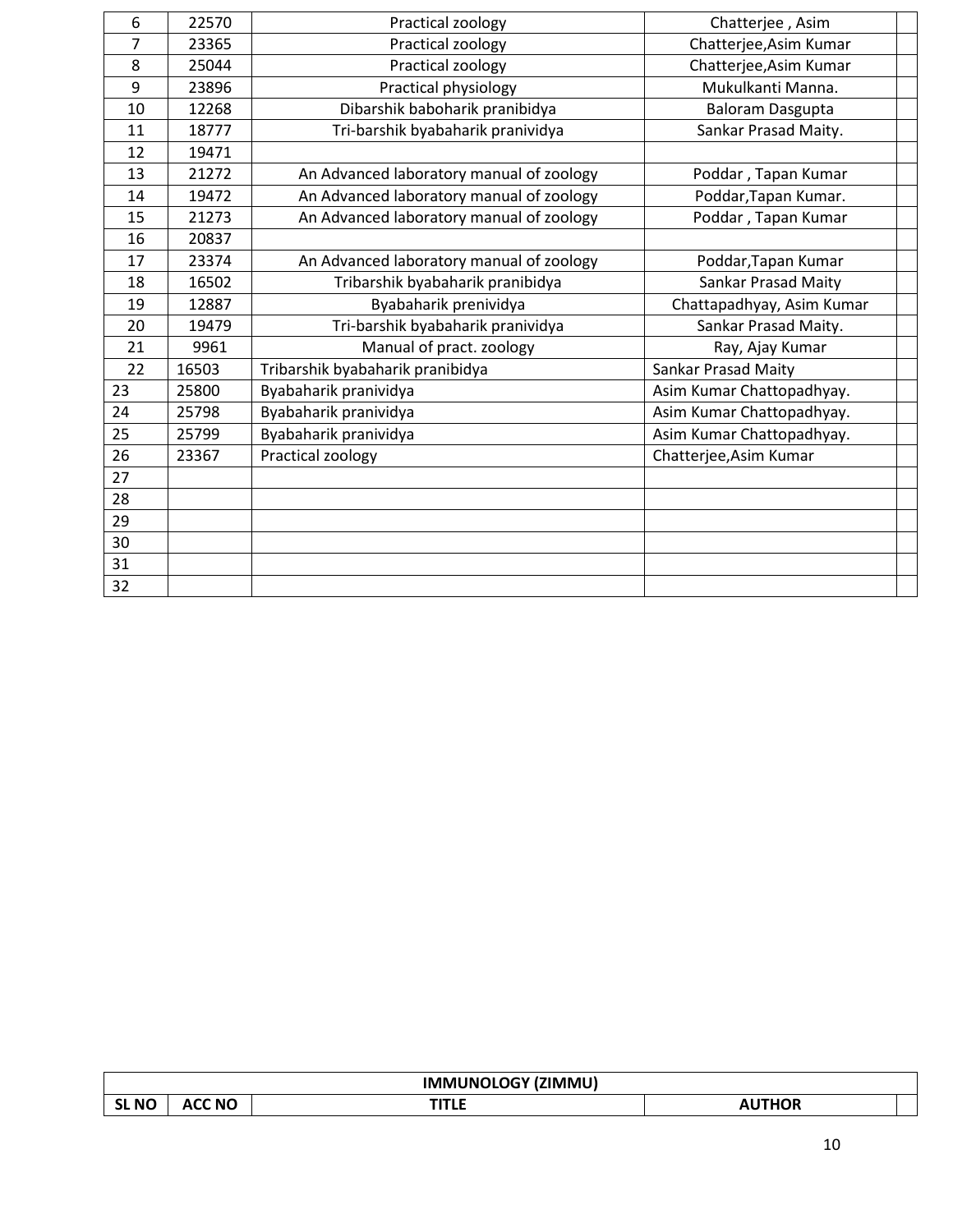| 1  | 20819 |                                               |                      |  |
|----|-------|-----------------------------------------------|----------------------|--|
| 2  | 21282 | The Immune system                             | Parham, Peter        |  |
| 3  | 19487 | A Textbook of immunology and immunotechnology | Annadurai, B.        |  |
| 4  | 20827 |                                               |                      |  |
| 5  | 19486 | A Textbook of immunology and immunotechnology | Annadurai, B.        |  |
| 6  | 21263 | Textbook of immunology                        | Basir Seemi Farhat   |  |
| 7  | 21264 | The Elements of immunology                    | Khan, Fahim Halim    |  |
| 8  | 21267 | Immunology                                    | Kindt, Thomas J      |  |
| 9  | 21283 | Lippincott's illustrated reviews : immunology | Doan, Thao           |  |
| 10 | 20834 | Immunology                                    | Kindt, Thomas J.     |  |
| 11 | 20830 |                                               |                      |  |
| 12 | 21369 | Fundamentals of microbiology and immunology   | Banerjee, Ajit Kumar |  |
| 13 | 15603 | Immunology                                    | Roitt, Ivan          |  |
|    |       |                                               |                      |  |
|    |       |                                               |                      |  |
|    |       |                                               |                      |  |
|    |       |                                               |                      |  |
|    |       |                                               |                      |  |
|    |       |                                               |                      |  |

|              | <b>BIOSTATISTICS (ZBIOST)</b> |                                  |                |  |  |
|--------------|-------------------------------|----------------------------------|----------------|--|--|
| <b>SL NO</b> | <b>ACC NO</b>                 | <b>TITLE</b>                     | <b>AUTHOR</b>  |  |  |
|              | 20129                         | <b>Elements of biostatistics</b> | Prasad, S.     |  |  |
|              | 25047                         | <b>Biostatistics</b>             | Pandey, Manju. |  |  |
| 3            | 20811                         |                                  |                |  |  |
| 4            |                               |                                  |                |  |  |
| 5            |                               |                                  |                |  |  |
| 6            |                               |                                  |                |  |  |
|              |                               |                                  |                |  |  |
|              |                               |                                  |                |  |  |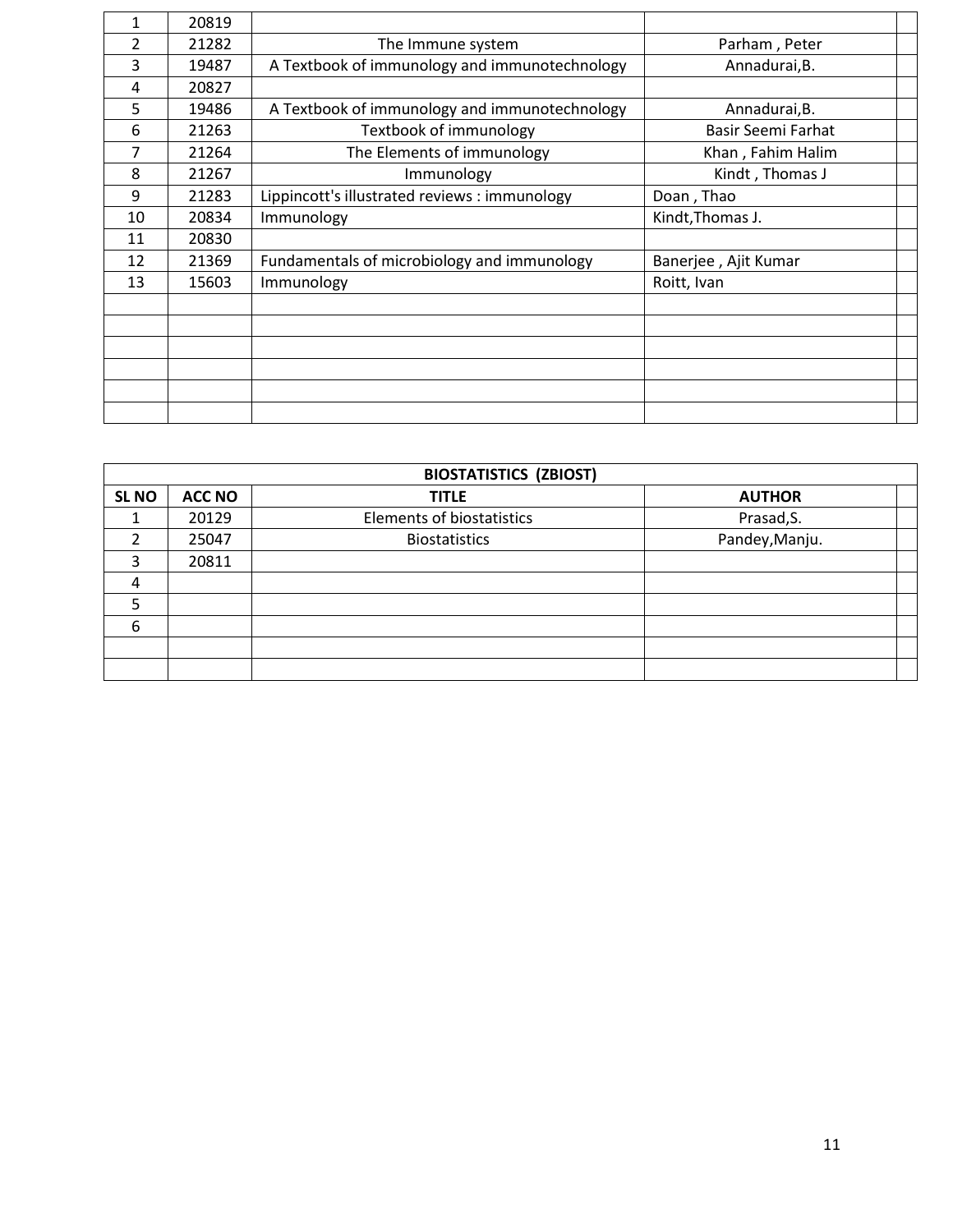|                |               | PARASITOLOGY (ZPARA)                             |                    |  |
|----------------|---------------|--------------------------------------------------|--------------------|--|
| <b>SL NO</b>   | <b>ACC NO</b> | <b>TITLE</b>                                     | <b>AUTHOR</b>      |  |
| 1              | 21375         | Medical parasitology                             | Dey, TK            |  |
| $\overline{2}$ | 22558         | Simplified course on parasitology and immunology | Rej, Swapan Kumar  |  |
| 3              | 22560         | Simplified course on parasitology and immunology | Rej, Swapan Kumar  |  |
| 4              | 22564         | Simplified course on parasitology and immunology | Rej, Swapan Kumar  |  |
| 5              | 22561         | Simplified course on parasitology and immunology | Rej, Swapan Kumar  |  |
| 6              | 20825         |                                                  |                    |  |
| 7              | 18770         |                                                  |                    |  |
| 8              | 20824         | Human parasitology                               | Bogtish, Burton J. |  |
| 9              | 20826         |                                                  |                    |  |
| 10             | 22565         | Simplified course on parasitology and immunology | Rej, Swapan Kumar  |  |
| 11             | 22563         | Simplified course on parasitology and immunology | Rej, Swapan Kumar  |  |
| 12             | 21261         | Human parasitology                               | Bogtish, Burton J  |  |
| 13             | 22559         | Simplified course on parasitology and immunology | Rej, Swapan Kumar  |  |
| 14             | 22562         | Simplified course on parasitology and immunology | Rej, Swapan Kumar  |  |
|                |               |                                                  |                    |  |
|                |               |                                                  |                    |  |
|                |               |                                                  |                    |  |
|                |               |                                                  |                    |  |

|                  | MICROBIOLOGY (ZMICR) |                                    |                            |  |  |
|------------------|----------------------|------------------------------------|----------------------------|--|--|
| SL <sub>NO</sub> | <b>ACC NO</b>        | <b>TITLE</b>                       | <b>AUTHOR</b>              |  |  |
| 1                | 8316                 | Cell & molecular biology           | Robertis, E. D. P. De      |  |  |
| $\overline{2}$   | 8227                 | Elements of molecular biology      | Mitra, Sandhya             |  |  |
| 3                | 16506                | Instant notes on molecular biology | Turner, P.C.               |  |  |
| 4                | 24468                | Molecular biology of the cell      | <b>Additional Authors:</b> |  |  |
|                  |                      |                                    | Auth--Alberts, Bruce.      |  |  |
| 5                | 16505                | Microbiology                       | Pelczar, Michael J.        |  |  |
| 6                | 21350                | Microbiology                       | Pelczar, Michael J         |  |  |
| 7                | 21262                | Molecular endocrinology            | Bolander, Franklyn F       |  |  |
| 8                | 25048                | Microbiology                       | Pelczar, Michael J.        |  |  |
| 9                | 21374                | <b>Biology of animals</b>          | Chandra, Badal             |  |  |
| 10               | 4686                 | Principles of genetics             | Sinnott, Edmdnd W.         |  |  |
| 11               | 13647                | Microbiology                       | Sharma P.D.                |  |  |
| 12               | 17510                | Microbiology                       | Pelczar, Michael J         |  |  |
| 13               | 25045                | Molecular cell biology             | <b>Additional Authors:</b> |  |  |
|                  |                      |                                    | Auth--Lodish, Harvey.      |  |  |
| 14               | 25054                | Microbiology                       | Black, Jacquelin G.        |  |  |
| 15               | 5098                 | Fundamentals of microbiology       | Martin Erobisher           |  |  |
| 16               | 16496                | Introductory microbiology          | Heritage, J.               |  |  |
|                  |                      |                                    |                            |  |  |
|                  |                      |                                    |                            |  |  |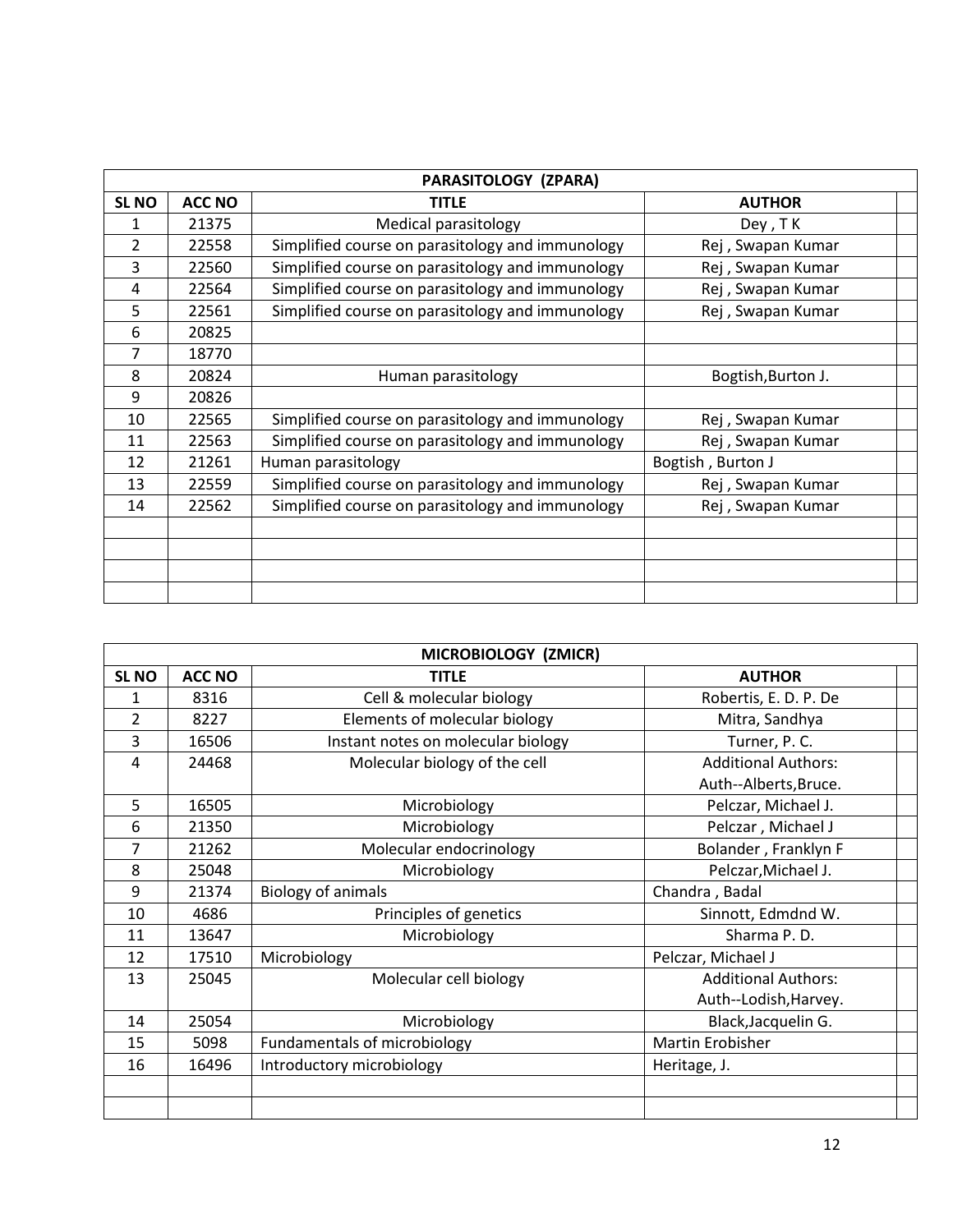|                | <b>GENERAL (ZGEN)</b> |                                           |                             |  |  |
|----------------|-----------------------|-------------------------------------------|-----------------------------|--|--|
| <b>SL NO</b>   | <b>ACC NO</b>         | <b>TITLE</b>                              | <b>AUTHOR</b>               |  |  |
| 1              | 24469                 | Modern approach to A Text book of zoology | Chatterjee, Asim Kumar.     |  |  |
| $\overline{2}$ | 19468                 | Introduction to general zoology           | Chaki, Kanak Kanti.         |  |  |
| 3              | 4689                  | Principles of Systematic Zoology          | Mayr, Ernst                 |  |  |
| 4              | 22967                 | Introduction to general zoology           | Chaki, Korak Kanti          |  |  |
| 5              | 24470                 | Modern approach to A Text book of zoology | Chatterjee, Asim Kumar.     |  |  |
| 6              | 6944                  | Text book of zoology                      | Nath, Viswa                 |  |  |
| 7              | 12252                 | Samakalin pranibidya                      | Arup Kumar Singha           |  |  |
| 8              | 6939                  | Text book of zoology                      | Nath, Vishwa                |  |  |
| 9              | 12249                 | Samakalin pranibidya                      | Arup Kumar Singha           |  |  |
| 10             | 22556                 | Introduction to general zoology           | Chaki, Korak Kanti          |  |  |
| 11             | 24472                 | Introduction to general zoology           | Chaki, Korak Kanti          |  |  |
| 12             | 4335                  | A text book of zoology                    | Vidyarthi, R. D.            |  |  |
| 13             | 24475                 | Principles of systematic zoology          | Mayr, Arnst.                |  |  |
| 14             | 25807                 | Modern approach to A Text book of zoology | Chatterjee, Asim Kumar.     |  |  |
| 15             | 22970                 | Introduction to general zoology           | Chaki, Korak Kanti          |  |  |
| 16             | 19469                 | Introduction to general zoology           | Chaki, Korak Kanti.         |  |  |
| 17             | 24471                 |                                           |                             |  |  |
| 18             | 15610                 | Pranibidya                                | Asim Kumar Chattopadhyay    |  |  |
| 19             | 14032                 | Pranibibhag (tri barshaki)                | Asim Kr. Chattopadhyay      |  |  |
| 20             | 13191                 | Pranibidya                                | Ranjit Bag                  |  |  |
| 21             | 16509                 |                                           |                             |  |  |
| 22             | 18235                 | Pranibidya                                | Maity, Sankar prasad        |  |  |
| 23             | 18227                 | pranividya                                | Maity, Shankar prasad       |  |  |
| 24             | 16788                 | Snatak pranividya                         | Chattopadhyay, Debojyoti    |  |  |
| 25             | 12249                 | Samakalin pranibidya                      | Arup Kumar Singha           |  |  |
| 26             | 16080                 | Tribarshik pranibidya                     | Samir Bandhopadhyay         |  |  |
| 27             | 12252                 | Samakalin pranibidya                      | Arup Kumar Singha           |  |  |
| 28             | 19477                 | Snatak pranividya                         | Debajyoti Chattopadhyay     |  |  |
| 29             | 16498                 | Pranibidya                                | <b>Shankar Prasad Maity</b> |  |  |
| 30             | 14563(A)              |                                           |                             |  |  |
| 31             | 16786                 | Snatak pranividya                         | Chattopadhyay, Debojyoti    |  |  |
| 32             | 16085                 | Snatak pranibidya                         | Debajyoti Chattopadhyay     |  |  |
| 33             | 18776                 | Tribarshik pranividya                     | Samir Bandyopadhyay.        |  |  |
| 34             | 22574                 | Snatak pranividya                         | Snatak pranividya           |  |  |
| 35             | 18775                 |                                           |                             |  |  |
| 36             | 22573                 | Snatak pranividya                         | Debajyoti Chattopadhyay     |  |  |
| 37             | 16788                 | Snatak pranividya                         | Chattopadhyay, Debojyoti    |  |  |
| 38             | 13191                 | Pranibidya                                | Ranjit Bag                  |  |  |
| 39             | 14032                 | Pranibibhag (tri barshaki)                | Asim Kr. Chattopadhyay      |  |  |
| 40             | 16504                 | Pranibidya                                | Asim Kumar Chattopadhyay    |  |  |
| 41             | 18227                 | pranividya                                | Maity, Shankar prasad       |  |  |